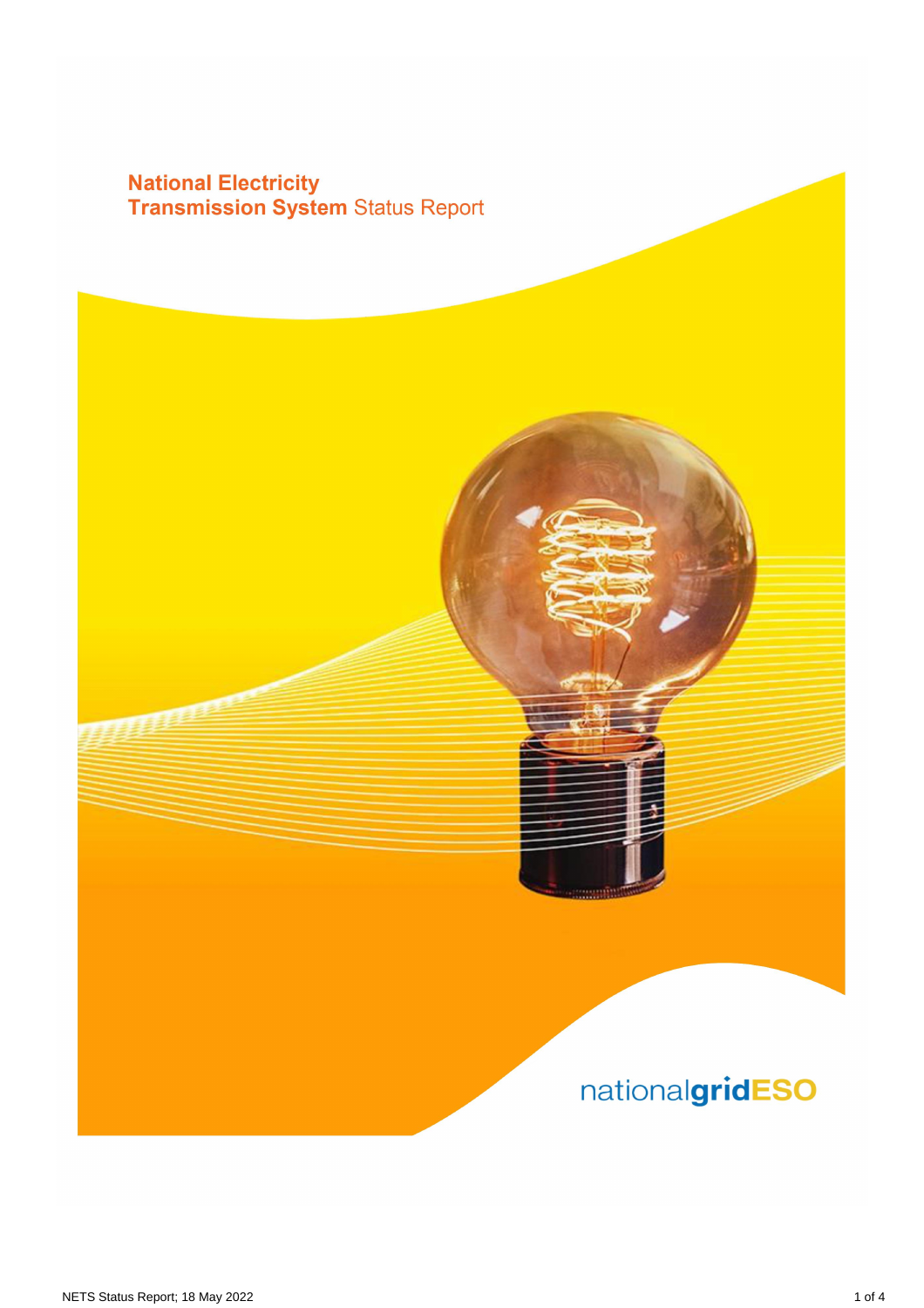### **National Electricity Transmission System Status Report Wednesday 18 May 2022**

| Today's High Level Risk Status Forecast for the next 24h |  |                |  |
|----------------------------------------------------------|--|----------------|--|
| <b>General Status</b>                                    |  | Voltage        |  |
| Demand                                                   |  | System Inertia |  |
| <b>System Margins</b>                                    |  | Weather        |  |
| Generation                                               |  | Transmission   |  |
| <b>Active Constraints</b>                                |  |                |  |
| <b>System Warning</b>                                    |  |                |  |

| <b>Today's Minimum De-Rated Margin</b> | 7317 (SP 39) |         |
|----------------------------------------|--------------|---------|
| <b>Current BMU Largest Loss Risk</b>   | Generation   | 1600 MW |
|                                        | Demand       | 1050 MW |



| <b>Yesterday's Market Summary</b> |                 |
|-----------------------------------|-----------------|
| <b>Cash Out Price (Max)</b>       | £246.98 (SP 15) |
| <b>Cash Out Price (Min)</b>       | £66.26 (SP 31)  |
| <b>Peak Demand Yesterday</b>      | 34.165 MW       |
| <b>Minimum Demand</b>             | 18.979 MW       |

**Interconnector**

| <b>Net Transfer Capacity (MWs)</b> |        |        |                        |
|------------------------------------|--------|--------|------------------------|
| Today                              | Import | Export | <b>Remarks</b>         |
| Netherlands (BritNed)              | ΙU     |        | On outage              |
| France (IFA2)                      | 1014   | 1014   | <b>Fully Available</b> |
| <b>Belgium (Nemo)</b>              | 1020   | 1020   | <b>Fully Available</b> |
| <b>Ireland (EWIC)</b>              | IО     |        | On outage              |
| Northern Ireland (MOYLE)           | 250    | 1250   | Partially Available    |
| <b>NSL</b>                         | 700    | 700    | Partially Available    |
| <b>ElecLink</b>                    | 10     |        | Not yet commissioned   |
| <b>France IFA</b>                  | 1000   | 700    | Partially Available    |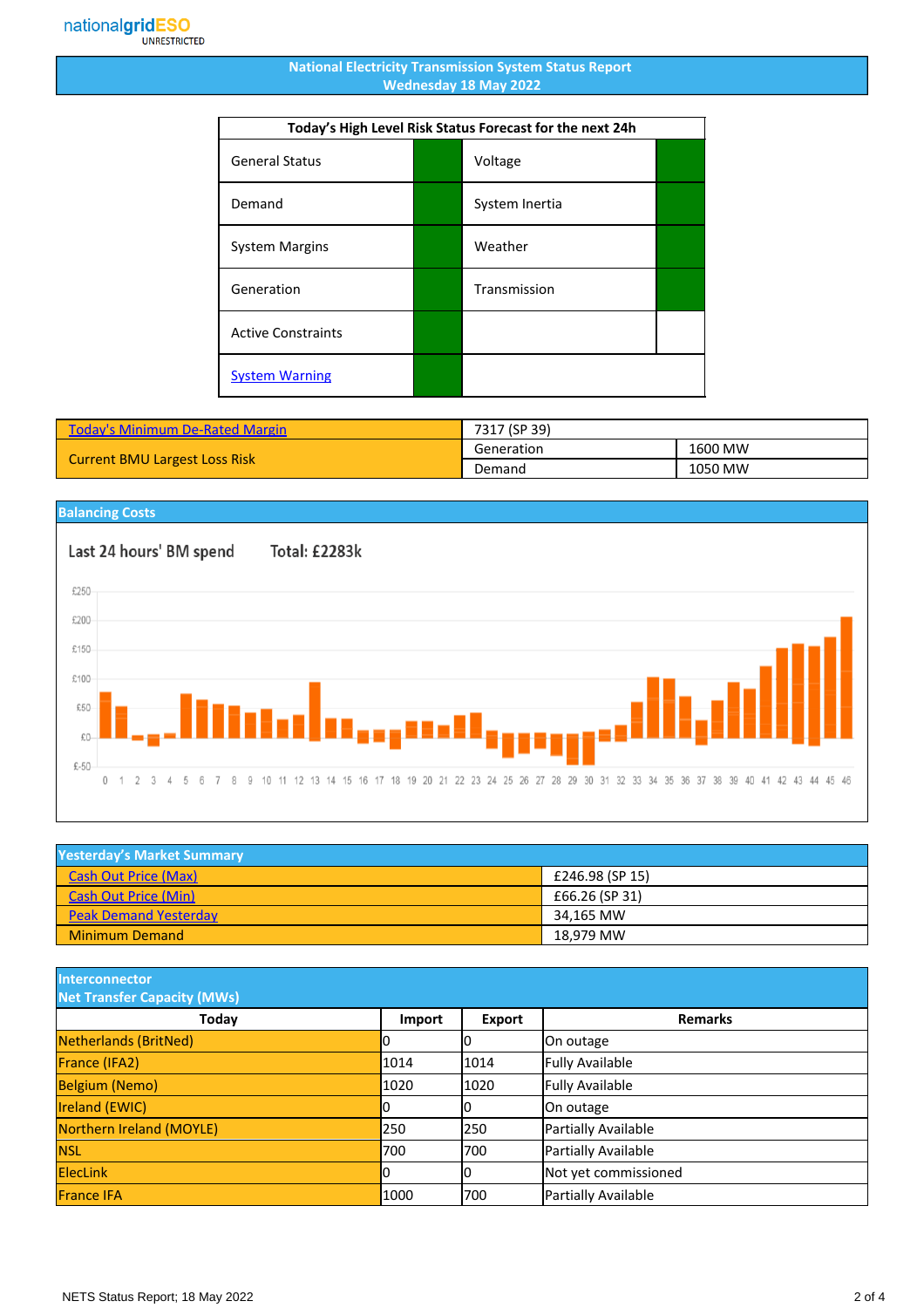

### **Expected embedded generation (MWs)**

#### **Embedded Generation Forecast**



| <b>Weather</b>                                                                                                 | <b>Source</b>                                                                                                        | <b>Commentary</b>                                                                                                                                                                                                                                                                                                                                                                                                                                                                                                          |
|----------------------------------------------------------------------------------------------------------------|----------------------------------------------------------------------------------------------------------------------|----------------------------------------------------------------------------------------------------------------------------------------------------------------------------------------------------------------------------------------------------------------------------------------------------------------------------------------------------------------------------------------------------------------------------------------------------------------------------------------------------------------------------|
| Latest forecast<br>(Summary)                                                                                   | <b>Met Office</b><br><b>SEPA</b><br><b>Natural</b><br><b>Resources</b><br><b>Wales</b>                               | Today:<br>Early rain across northern Scotland clearing. Many parts then largely fine, and turning<br>out warm across southeastern areas. Cloud and strengthening winds bring rain to<br>Northern Ireland later, with showery rain into parts of Wales, southwest and central<br>England.<br>Tonight:<br>Showery rain crossing much of Wales and England; some heavy downpours, lightning<br>and perhaps hail possible across southeastern areas. Rain and strong winds crossing<br>northern areas. Most parts drier later. |
| <b>General Weather</b><br><b>Concerns</b><br>e.g. wind, rain, snow,<br>flooding, GB Weather<br><b>Warnings</b> | <b>Met Office</b><br>Weather<br><b>Warnings</b><br><b>SEPA</b><br><b>Natural</b><br><b>Resources</b><br><b>Wales</b> | <b>UK Weather Warnings</b><br>No weather warnings in force<br><b>Flood Warnings</b><br>1 flood alert currently in force for England.<br>No flood warnings are currently in force for Scotland.<br>1 flood alert currently in force for Wales.                                                                                                                                                                                                                                                                              |

 *Contains public sector information licensed under the Open Government Licence v1.0*